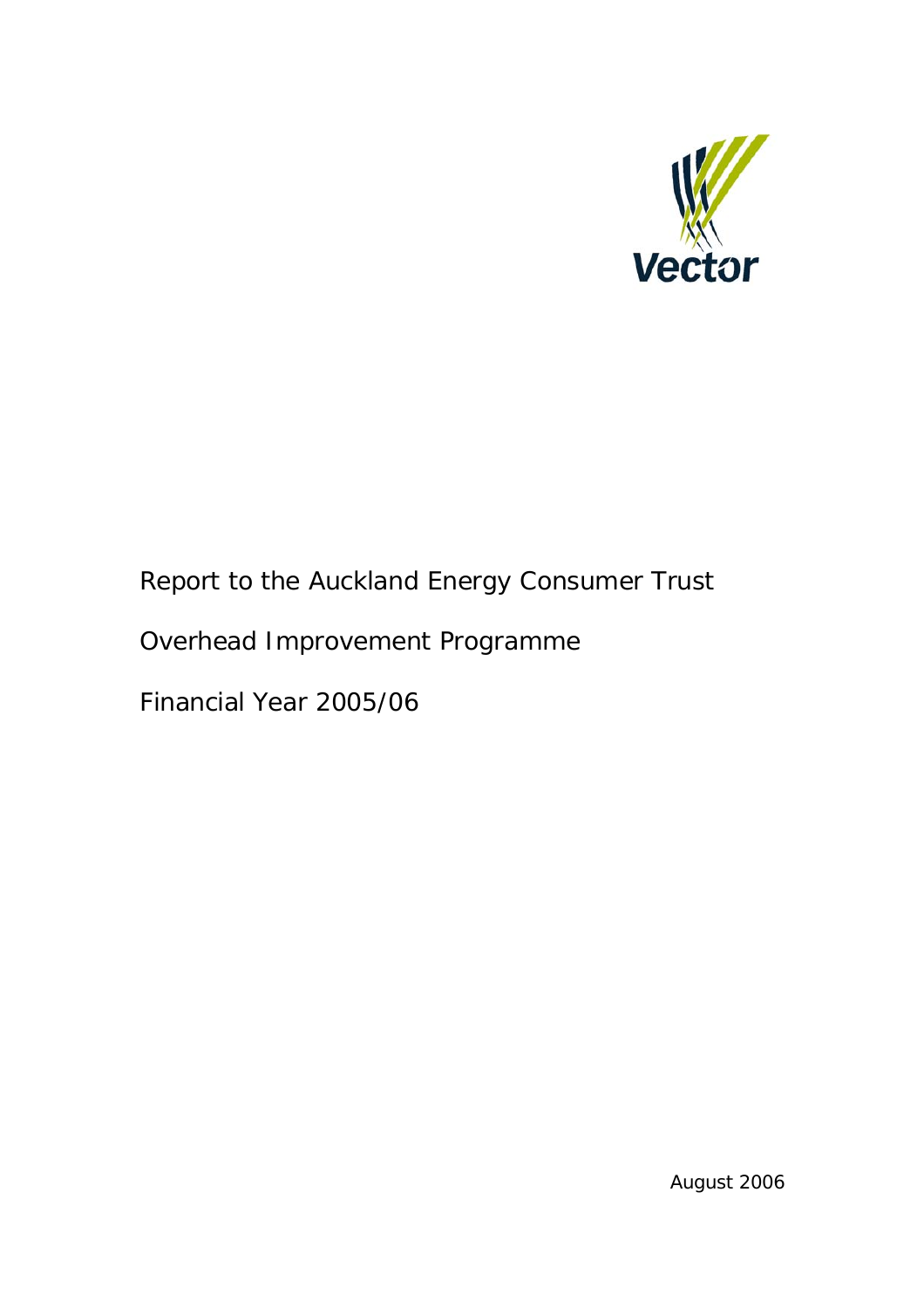### **1 Introduction**

Under the terms of the New Deed Recording Essential Operating Requirements, Clause 4.3 requires the Company to provide a written report to the Trust on the operation of the Overhead Improvement Programme. This report sets out to detail the operation of the undergrounding programme in compliance with the terms of the deed.

## **2 The Overhead Improvement Programme**

The Overhead Improvement Programme commenced in 2001. The Minimum Undergrounding Investment was set at \$10M - with this to be increased by a PPI adjustment in subsequent years. After considering the adjustment, there was no increase needed in the in the Minimum Undergrounding Investment until the 2005/06 year. The new Deed Recording Essential Operating Requirements reset the base Minimum Undergrounding Investment to \$10.5M in 2005.

As a result the Minimum Undergrounding Investment amounts for each year we set as:

| Year ending March | 2002 | \$5.0M  | (part year)       |
|-------------------|------|---------|-------------------|
| Year ending June  | 2003 | \$12.5M | (15 month period) |
| Year ending June  | 2004 | \$10.0M |                   |
| Year ending June  | 2005 | \$10.0M |                   |
| Year ending June  | 2006 | \$10.5M |                   |
| Year ending June  | 2007 | \$10.9M | (budgeted)        |

## **3 Expenditure of the Undergrounding Investment**

The actual expenditure in undergrounding throughout each year of this programme is summarised in the table below:

|         | Minimum<br>Undergrounding<br>Investment | Actual<br>Expenditure | <b>Difference</b> | Cumulative<br>Notional<br><b>Balance</b> |
|---------|-----------------------------------------|-----------------------|-------------------|------------------------------------------|
| 2001/02 | \$5M                                    | \$1.239M              | (\$3.761M)        | (\$3.761M)                               |
| 2002/03 | \$12.5M                                 | \$9.201M              | (\$3.299M)        | (\$7.060M)                               |
| 2003/04 | \$10M                                   | \$12.509M             | \$2.509M          | (\$4.551M)                               |
| 2004/05 | \$10M                                   | \$14.551M             | \$4.551M          | \$OM                                     |
| 2005/06 | \$10.5M                                 | \$10.517M             | \$0.017M          | \$0.017M                                 |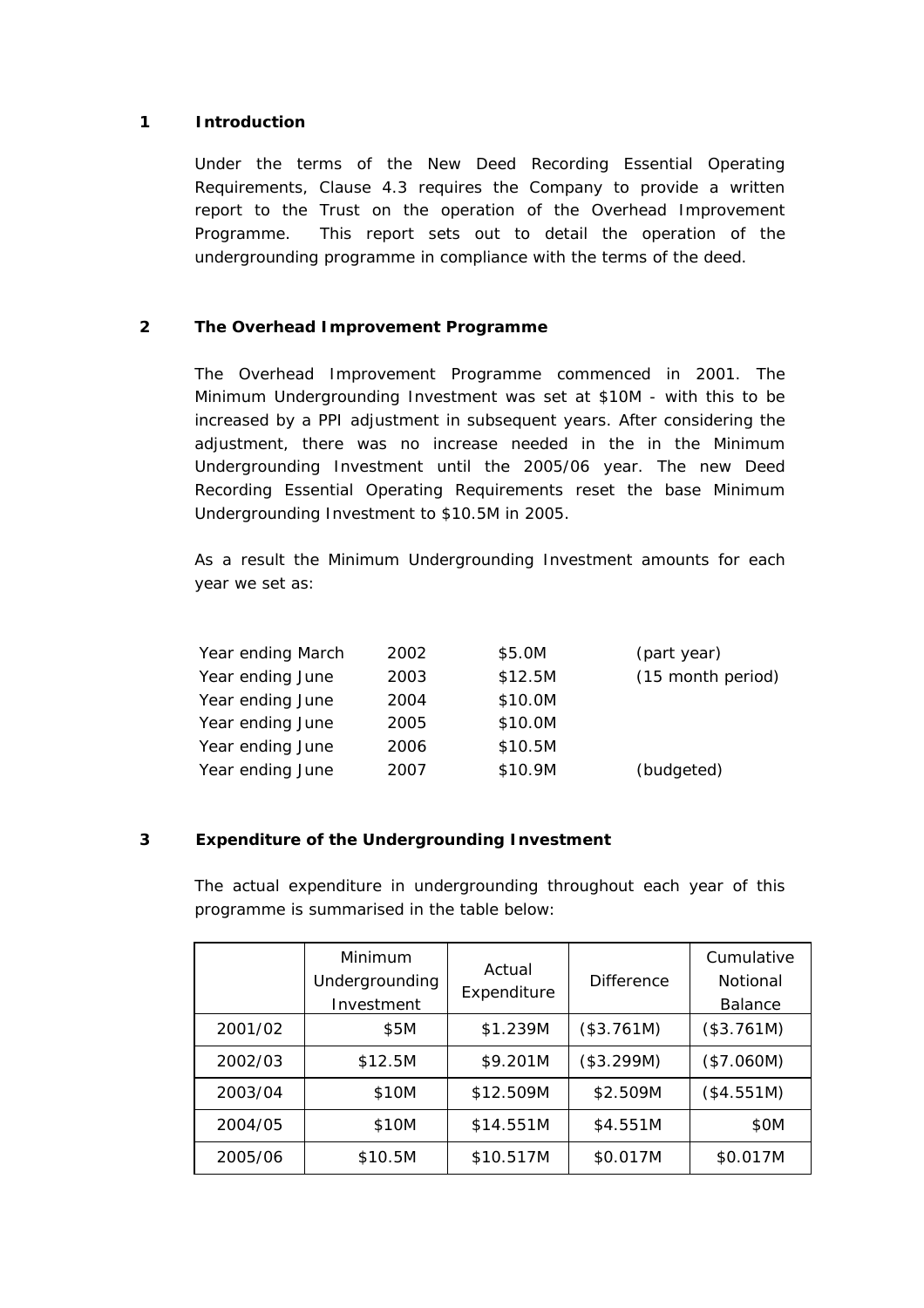

## **OIP Expenditure**

The amount of expenditure on undergrounding for FY 2005/06 was \$10.517M. With this, the actual expenditure over the past five years is \$48.017M, which is \$0.017M above the minimum required for the five year period.

### **4 Achievements of the Overhead Improvement Programme**

Through implementing this programme, priority has been given to developing large scale projects where whole suburbs can be undergrounded at a time. Significant efficiencies are gained through the scale provided by this approach. To date four such large scale projects have been completed. These have been in Papatoetoe, Rosebank, Glen Innes, and Weymouth. Such projects have been structured with Vector, the relevant Council, Telecom, and other utilities partnering together to achieve a total revitalisation of the area while the undergrounding is implemented. Through this Vector led "dig once" concept additional investment is attracted by others so that the suburbs not only benefit from the undergrounding of the power lines, but also the undergrounding of telephone lines, installation of new streetlighting, new footpaths, gas and water infrastructure reinforcements, and new berms etc. Approximately 80% of the total expenditure has been dedicated to the large scale projects.

The remaining expenditure has been used in developing a number of relatively small scale projects where and when good opportunities have arisen. Such opportunities have included capturing synergies with Council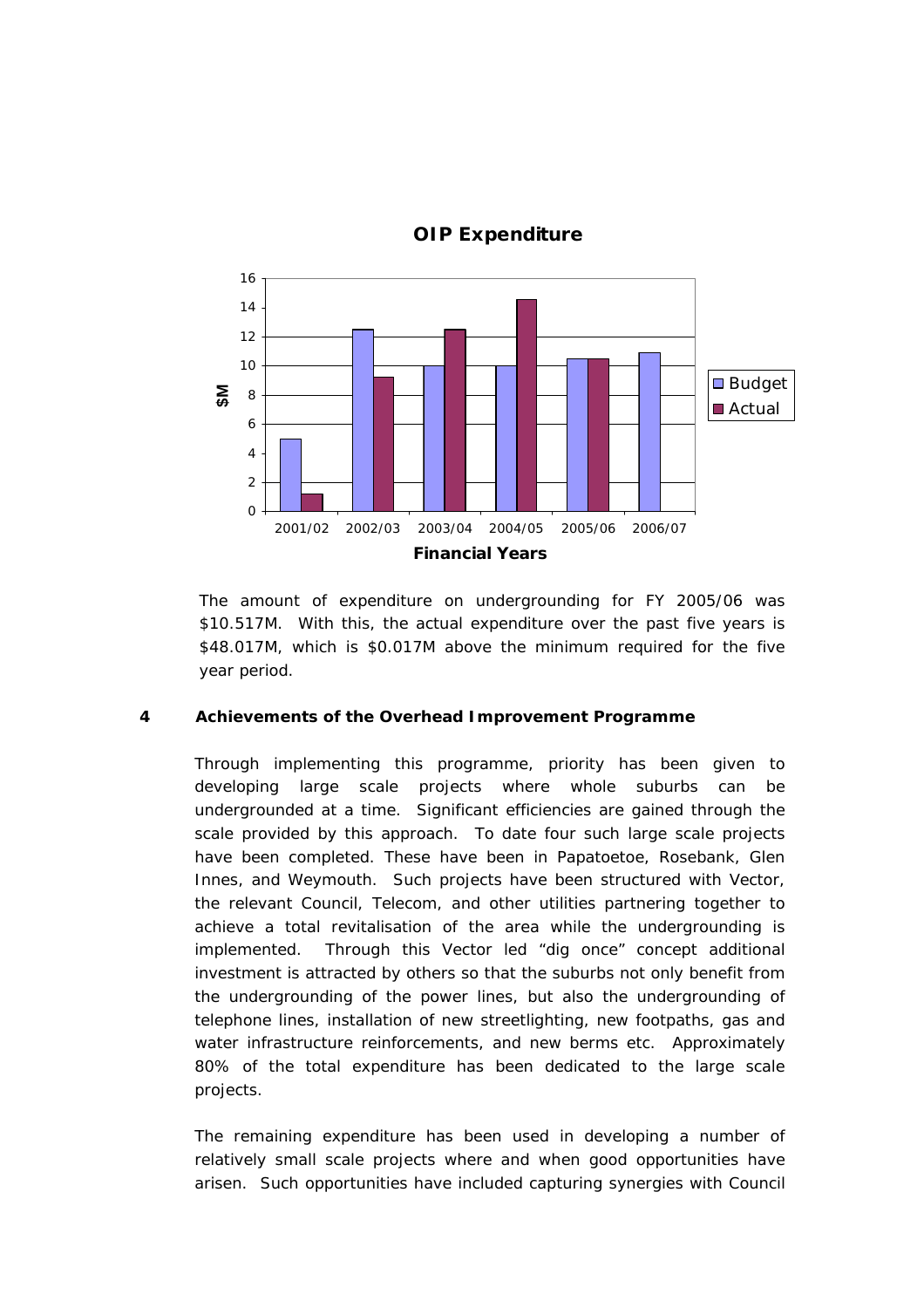footpath replacement programmes, local town centre precinct upgrades, road realignments, and with other Vector initiated projects – such as underground feeder cable reinforcements and pole replacements (where possible).

### **5 Projects Constructed During The 2005/06 Year.**

The large scale projects in Glen Innes and Weymouth, substantially constructed during 2004/05, were both completed in the 2005/06 year. The large scale project in Howick was started in the April and is scheduled to be completed in April 2007.

There were eight smaller projects that were constructed during the year. A further four projects were carried over from the 2004/05 year and two have started this year and will carry through into the 2006/07 year.

The smaller scale projects completed were; Ormiston Road (Otara), The Parade (St. Heliers), Jervois Road (Herne Bay), McVilly Road (Manurewa), Motions Road (Western Springs), Russell Street (Freemans Bay), St. Stephens Avenue (Parnell), The Strand (Onetangi), Kiwi Esplanade (Mangere), Taranaki Road (St Heliers), Devore Street (St.Heliers), Hamilton Road (Herne Bay), Ron Keat Road (Papakura) and Railway West Street (Papakura).

The locations of projects completed within this programme are shown on the attached two maps.

### **6 Summary**

The Overhead Improvement Programme has achieved above the level of expenditure required in the 2005/06 year by \$17,000. This will be adjusted in the 2006/07 year. The Overhead Improvement Programme has complied with its obligations for Undergrounding as set out in Clause 4 of the Deed.

The budget for the 2006/07 year will be \$10.9M and there are specific projects identified for this target to be achieved.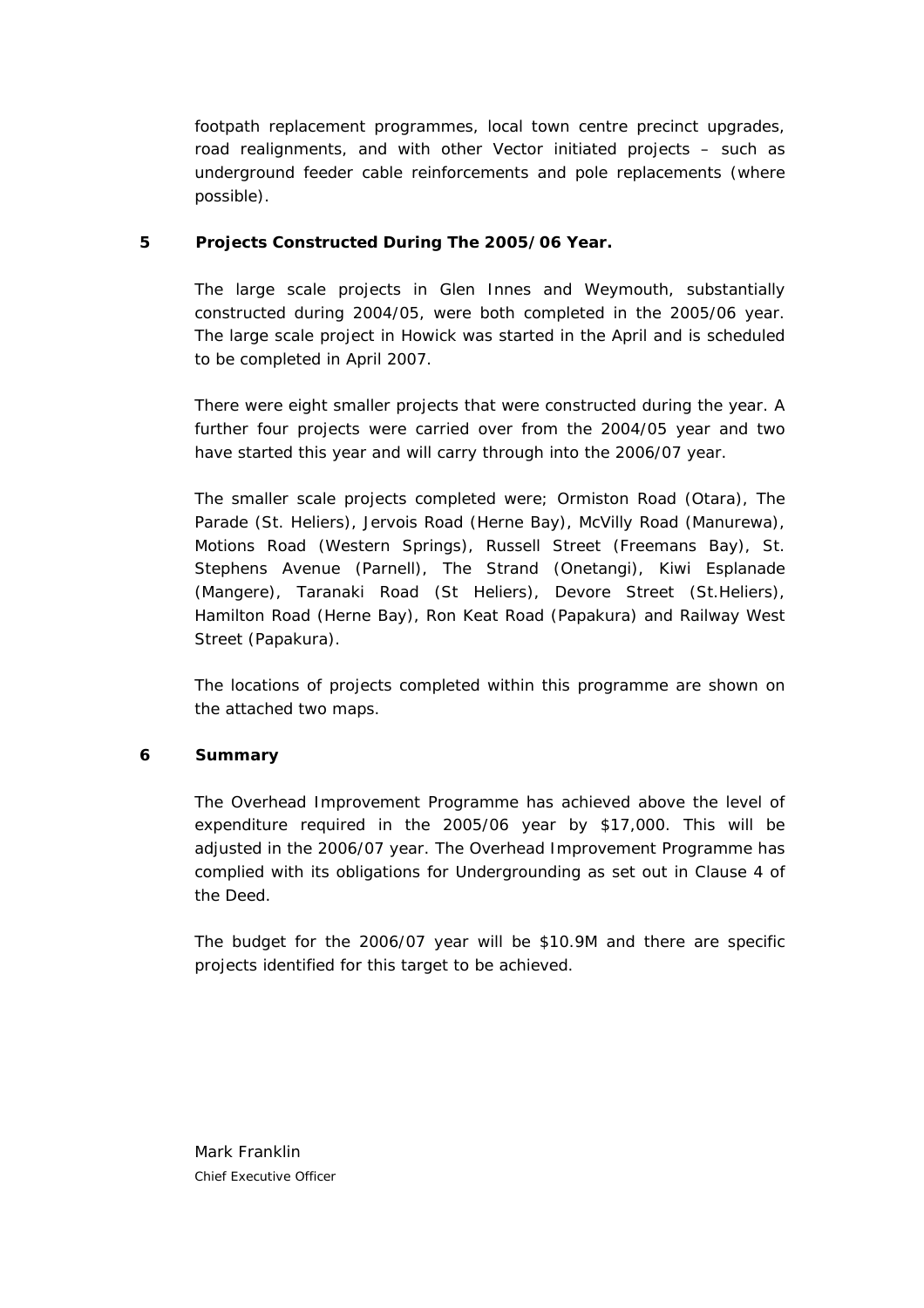

Evandale St GI before



Evandale St GI after



Farrington St GI before



Farrington St GI After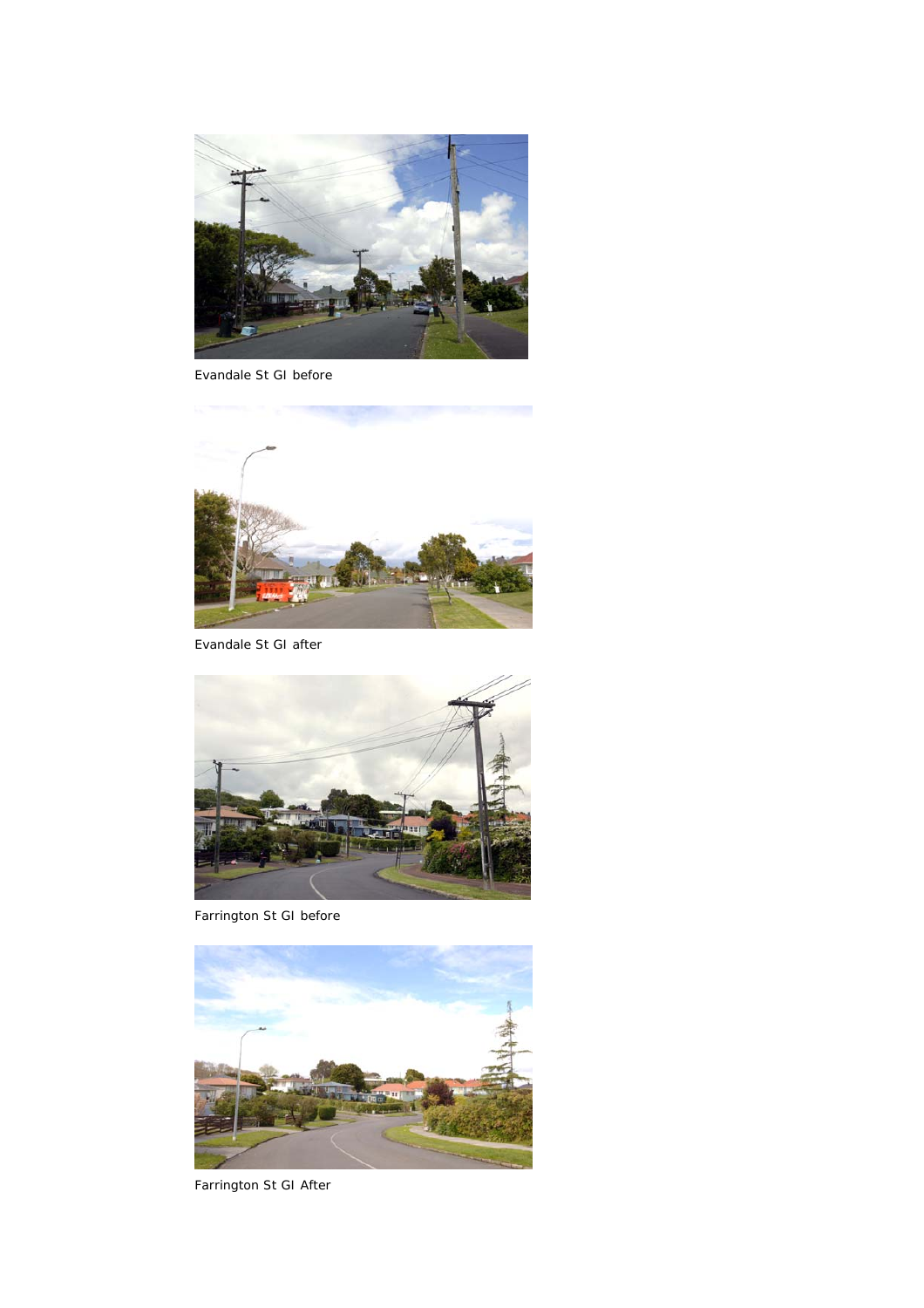

Jervois Road before



Jervois Road after



Kiwi Esplanade before



Kiwi Esplanade after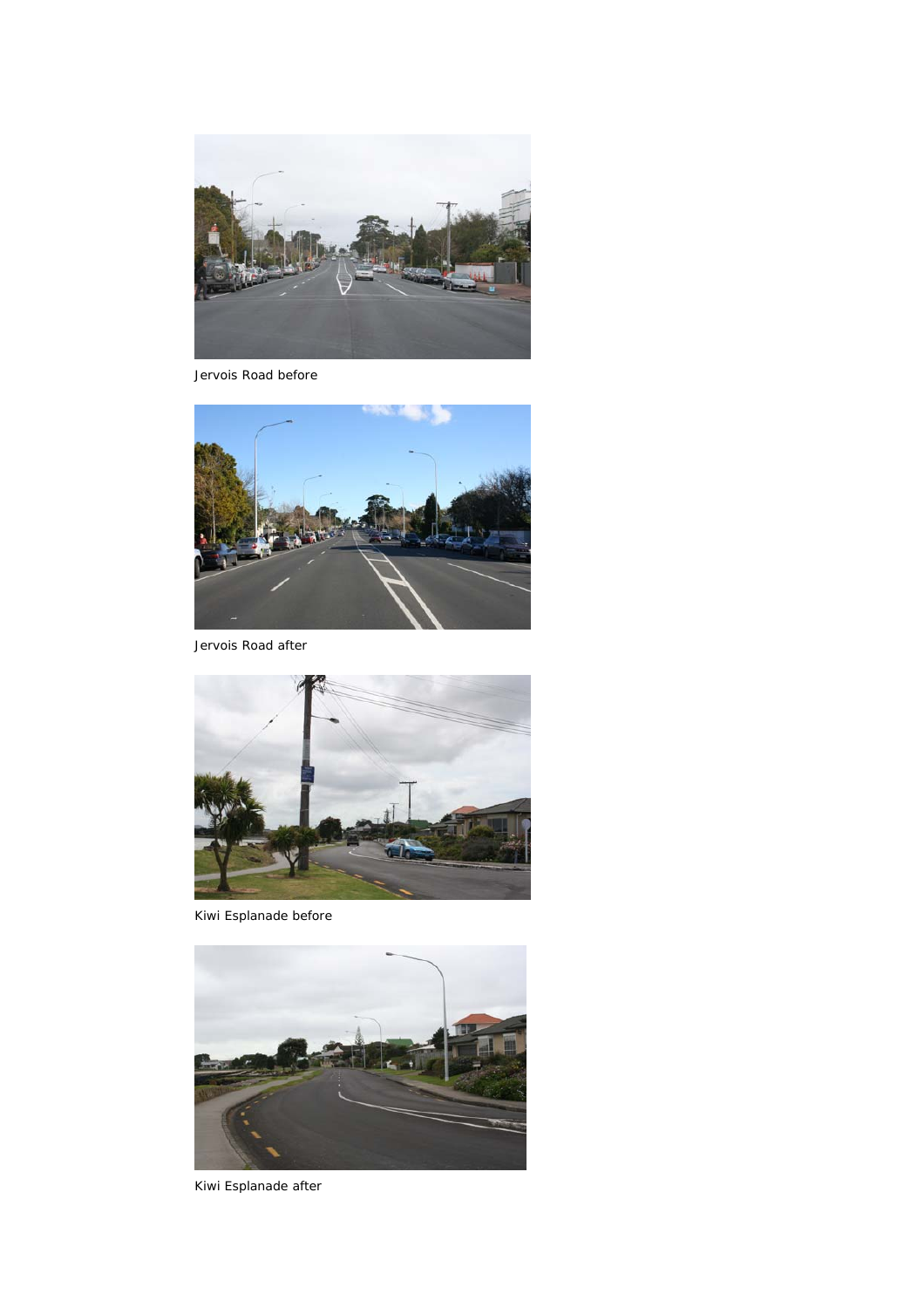

Russell St Ponsonby before



Russell St after



The Parader St Heliers before



The Parader after